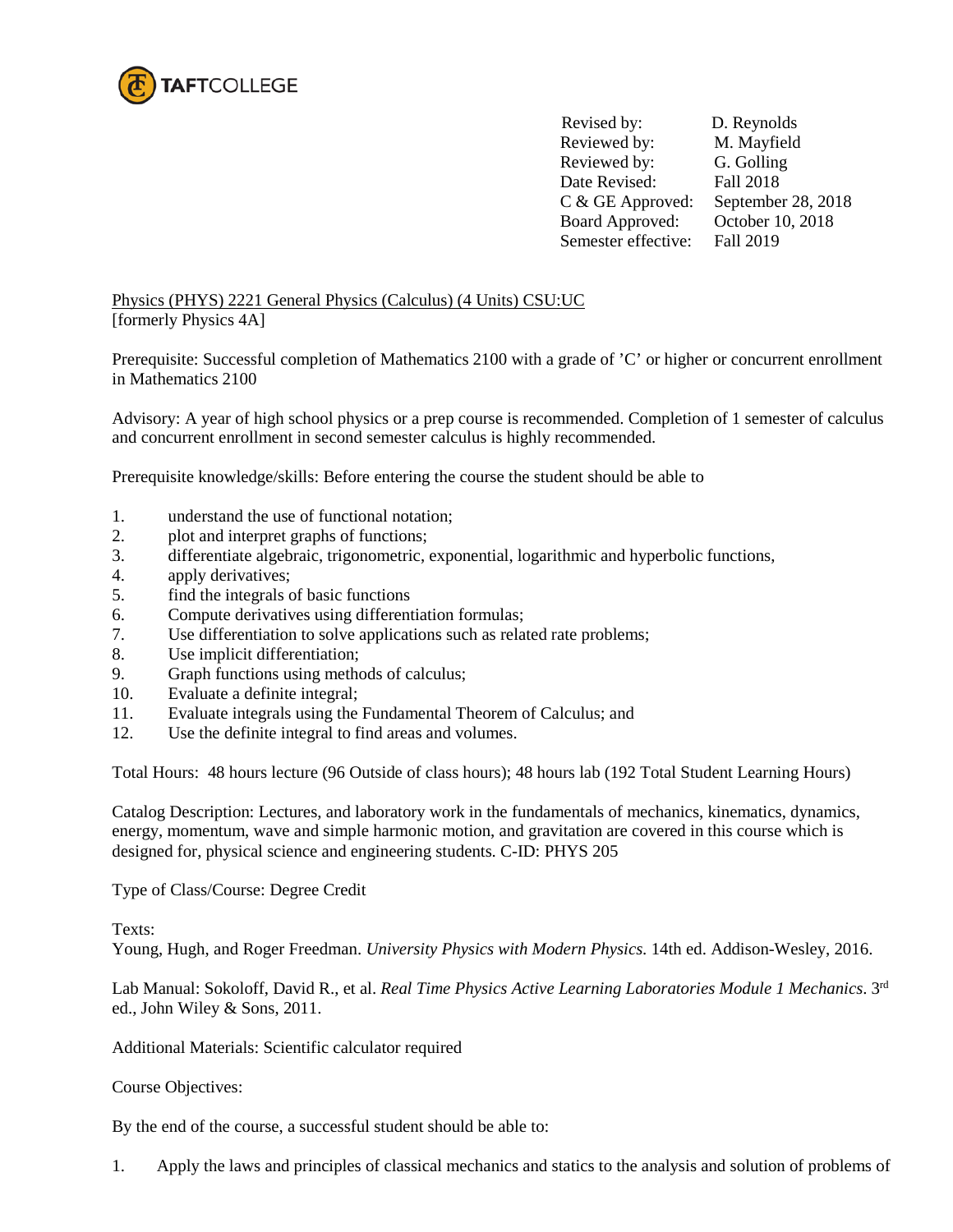

force, linear and rotational motion under the action of forces and torques, motion in a plane under gravitational force, elastic and inelastic collisions, static equilibrium, work and energy under conservative and non-conservative forces, periodic motion, fluids, wave motion and vibrating bodies,

- 2. Predict the future trajectory of an object moving in two dimensions with uniform acceleration,
- 3. Analyze a physical situation with multiple constant forces acting on a point mass using Newtonian mechanics and free-body diagrams,<br>4. Analyze a physical situation with m
- 4. Analyze a physical situation with multiple forces acting on a point mass or extended object using concepts of work and energy,
- 5. Apply the concepts and techniques of calculus learned in a concurrent or prior calculus course, or presented in the physics course, to problems requiring them,
- 6. Analyze complex problems, each of which requires the identification of multiple applicable physical concepts and their use in an appropriate manner and sequence,
- 7. Perform experiments in a reasonable manner, and prepare adequate experimental reports presenting the numerical results and analyzing the sources and significance of errors, and
- 8. Analyze real-world experimental data, including appropriate use of error propagation, units and significant figures,
- 9. List and discuss objectives of any experiment, the type of measurements made, why they were made, and how they entered into the determination of the desired result, and
- 10. Relate the results of experimental data to the physical concepts discussed in the lecture portion of the class.

Course Scope and Content:

| Unit I    | Units and Physical Quantities<br>A. Standards of Length, Mass, and Time<br><b>B.</b> Dimensional Analysis              |
|-----------|------------------------------------------------------------------------------------------------------------------------|
| Unit II   | Motion in One Dimension<br>A. Position, Velocity, and Speed<br>B. Acceleration                                         |
| Unit III  | Vectors<br>A. Coordinate Systems<br><b>B.</b> Vector and Scalar Quantities                                             |
| Unit IV   | <b>Motion in Two Dimensions</b><br>A. Two Dimensional Motion with Constant Acceleration<br><b>B.</b> Projectile Motion |
| Unit V    | The Laws of Motion<br>A. The Concept of Force<br><b>B.</b> Newton's Laws                                               |
| Unit VI   | <b>Circular Motion</b><br>A. Uniform Circular Motion<br>B. Non-Uniform Circular Motion                                 |
| Unit VII  | Energy of a System<br>A. Systems and Environments<br>B. Work-Kinetic Energy Theorem                                    |
| Unit VIII | <b>Conservation of Energy</b><br>A. Non-Isolated System Model<br>B. Isolated System Model                              |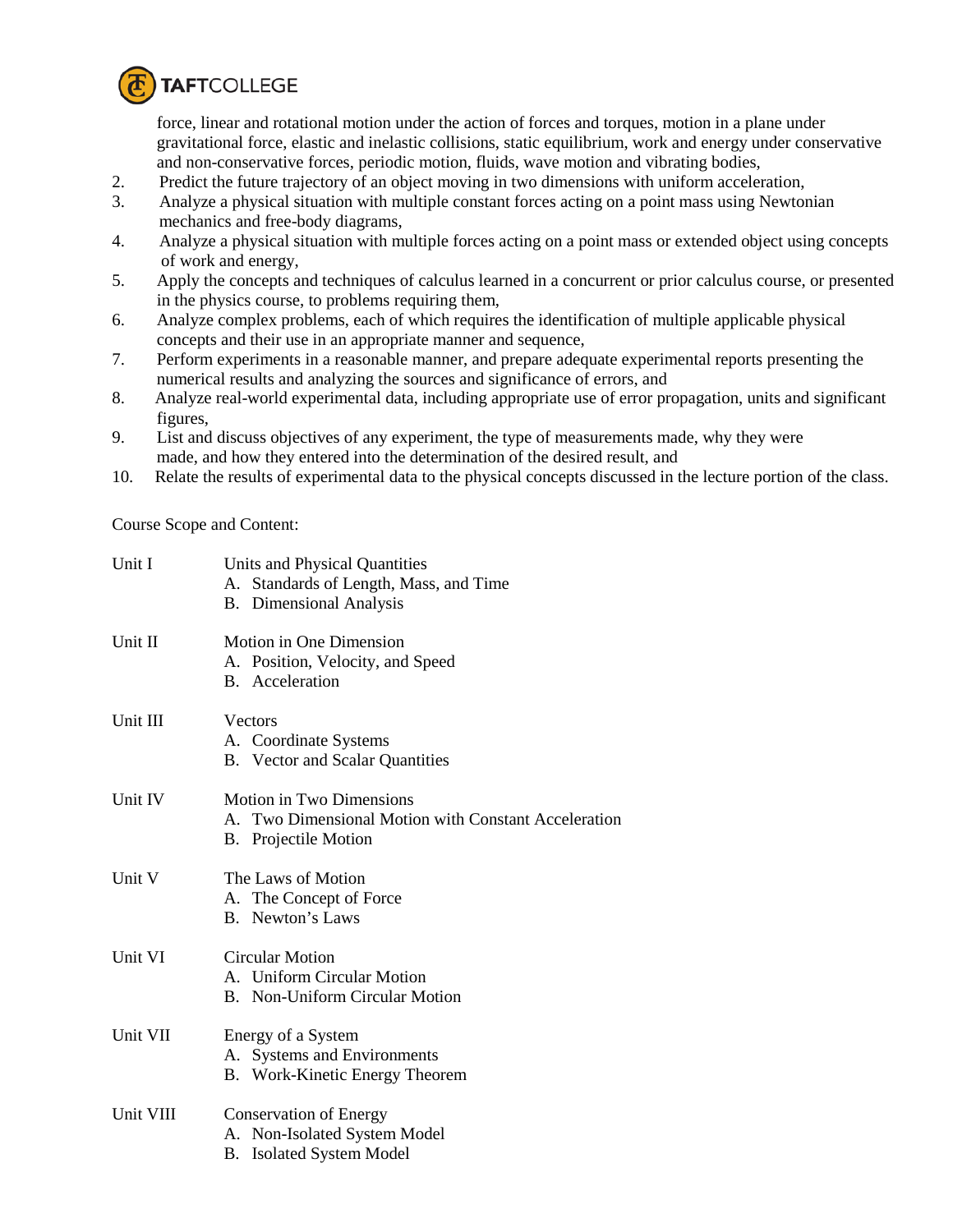

| Unit IX                | <b>Linear Momentum and Collisions</b><br>A. Linear Momentum<br>B. Collisions in One and Two Dimensions               |  |
|------------------------|----------------------------------------------------------------------------------------------------------------------|--|
| Unit X                 | <b>Rotation of Rigid Objects</b><br>A. Rotational Kinetic Energy<br>B. Moments of Inertia                            |  |
| Unit XI                | Angular Momentum<br>A. Vector Product and Torque<br>B. Angular Momentum of Rigid Objects                             |  |
| Unit XII               | Static Equilibrium and Elasticity<br>A. Center of Gravity<br>B. Elastic Properties of Solids                         |  |
| Unit XIII              | <b>Universal Gravitation</b><br>A. Newton's Law of Universal Gravitation<br><b>B.</b> The Gravitational Field        |  |
| Unit XIV               | <b>Fluid Mechanics</b><br>A. Variation of Pressure<br><b>B.</b> Fluid Dynamics                                       |  |
| Unit XV                | <b>Oscillatory Motion</b><br>A. Motion of Objects Attached to Springs<br>B. Energy of the Simple Harmonic Oscillator |  |
| Unit XVI               | <b>Wave Motion</b><br>A. Propagation of a Disturbance<br>B. Linear Wave Equation                                     |  |
| Unit XVII              | <b>Sound Waves</b><br>A. Pressure Variations in Sound Waves<br>B. Speed of Sound Waves                               |  |
| Unit XVIII             | Superposition and Standing Waves<br>A. Wave Interference<br><b>B.</b> Standing Waves                                 |  |
| Lab Scope and Content: |                                                                                                                      |  |
| Unit I                 | Dimensional Analysis<br>A. Conversion of Units<br><b>Significant Figures</b><br><b>B</b> .                           |  |
| Unit II                | Introduction to Motion<br>A. Motion Diagrams<br>B. Using Statistics to Find Average Velocity                         |  |
| Unit III               | <b>Changing Motion and Vectors</b><br>A. Acceleration and Velocity Relationship                                      |  |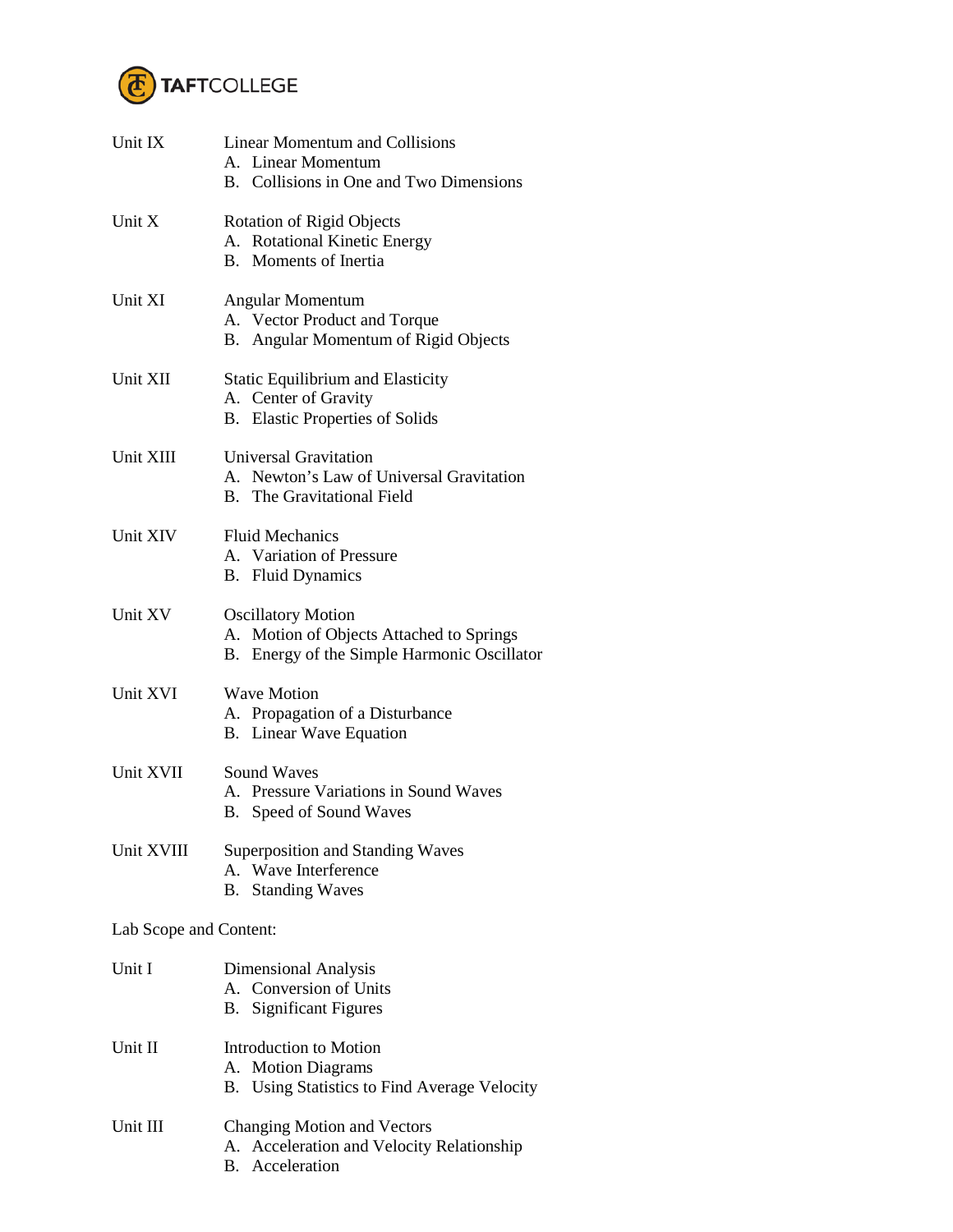

| Unit IV         | Force and Motion<br>A. Force Measurement<br>B. Newton's Second Law                             |
|-----------------|------------------------------------------------------------------------------------------------|
| Unit IV         | <b>Two-Dimensional Motion</b><br>A. Projectile Motion<br>B. Motion in a Plane                  |
| Unit V          | Applications of Newton's Laws<br>A. Combined Forces<br><b>B.</b> Circular Motion               |
| Unit VI         | Work and Energy<br>A. Work and Force Relationship<br>B. Work-Energy Principle                  |
| Unit VII        | <b>Energy in Systems</b><br>A. Static and Kinetic Friction<br>B. Power                         |
| Unit VIII       | <b>One Dimensional Collisions</b><br>A. Force and Time<br>B. Impulse and Momentum Relationship |
| Unit IX         | <b>Energy of Rotating Systems</b><br>A. Angular Momentum<br>B. Motion of Gyroscopes            |
| Unit X          | Static Equilibrium<br>A. Center of Gravity<br><b>B.</b> Rigid Objects                          |
| Unit XI         | Gravity<br>A. Mass and Gravity Relationship<br>B. Universal Law of Gravitation                 |
| Unit XII        | <b>Fluid Mechanics</b><br>Archimedes' Principle<br>А.<br>Bernoulli's Equation<br>В.            |
| Unit XIII       | <b>Oscillatory Motion</b><br>Mass-Spring System<br>А.<br><b>B.</b> Damped Oscillations         |
| <b>Unit XIV</b> | <b>Wave Motion</b><br>A. Speed of Waves on Strings<br>Reflection and Transmission<br><b>B.</b> |
| Unit XV         | <b>Sound Waves</b><br>A. Speed of Sound<br><b>B.</b> Doppler Effect                            |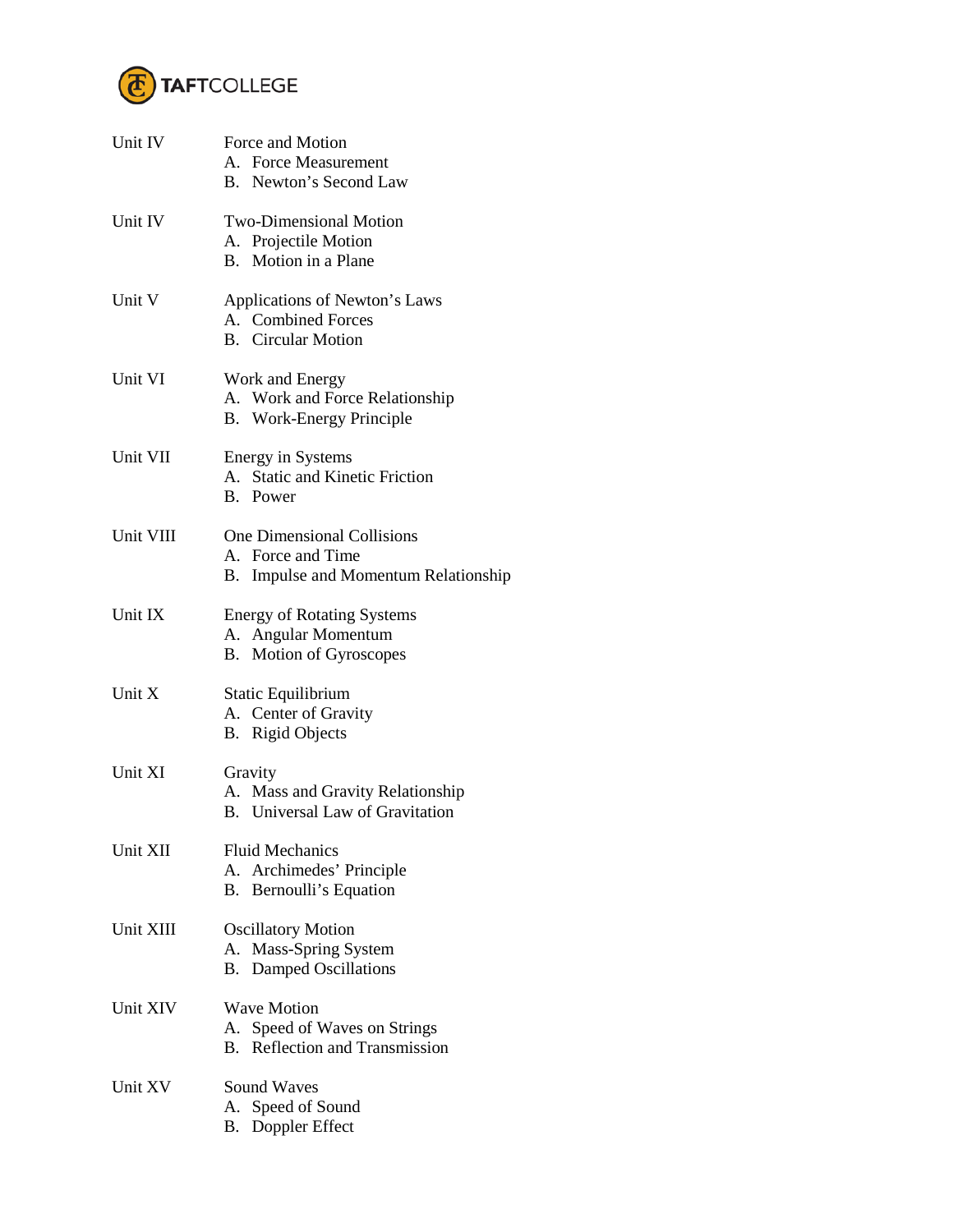

Learning Activities Required Outside of Class:

The students in this class will spend a minimum of 6 hours per week outside of the regular class time doing the following:

- 1. Studying<br>2. Completin
- 2. Completing required reading
- 3. Problem solving activity or exercise
- 4. Written work

## Methods of Instruction:

- 1. Lectures, demonstrations, class discussions, and sample problems solved by the instructor with student involvement to illustrate the application of physical principles.
- 2. Laboratory experiments performed by the students. Written reports will by required on some but not all experiments. The principal objectives of the laboratory work are the demonstration of fundamental physical phenomena and the development of physical intuition based on hands-on experience with equipment in exploring these physical phenomena. High accuracy of measurements and development of sophisticated laboratory techniques are not emphasized, but the crucial role of experimental inquiry in the development of physical theory and in the refinement of our knowledge of physical constants and the behavior and properties of matter necessary as a foundation for technological progress are stressed.
- 3. Problem solving sessions under the direction of the instructor using whatever portion of laboratory time remains after performance of the experiments.
- 4. In both lecture and laboratory, emphasis will be placed on the development of an understanding of physical principles, and on the development of the thinking skills necessary to analyze increasingly complex problems and select an appropriate set and sequence of physical principles to solve them.
- 5. Maximum use will be made, where appropriate, of the students' developing mathematical capabilities to increase the generality and transparency of the physical presentations. This will include, where essential, the heuristic introduction of certain mathematical techniques in advance of their treatment in the calculus course sequence. Extensive use of vector notation is an example.

## Methods of Evaluation:

- 1. Substantial writing assignments, including:
	- a. laboratory reports
	- b. brief expositions as part of exams
- 2. Computational or non-computational problem-solving demonstrations, including:
	- a. exams
	- b. homework problems
	- c. laboratory reports

Laboratory Category: Extensive Laboratory

Pre delivery criteria: All of the following criteria are met by this lab.

- 1. Curriculum development for each lab.
- 2. Published schedule of individual laboratory activities.
- 3. Published laboratory activity objectives.
- 4. Published methods of evaluation.
- 5. Supervision of equipment maintenance, laboratory setup, and acquisition of lab materials and supplies.

During laboratory activity of the laboratory: All of the following criteria are met by this lab.

- 1. Instructor is physically present in lab when students are performing lab activities.
- 2. Instructor is responsible for active facilitation of laboratory learning.